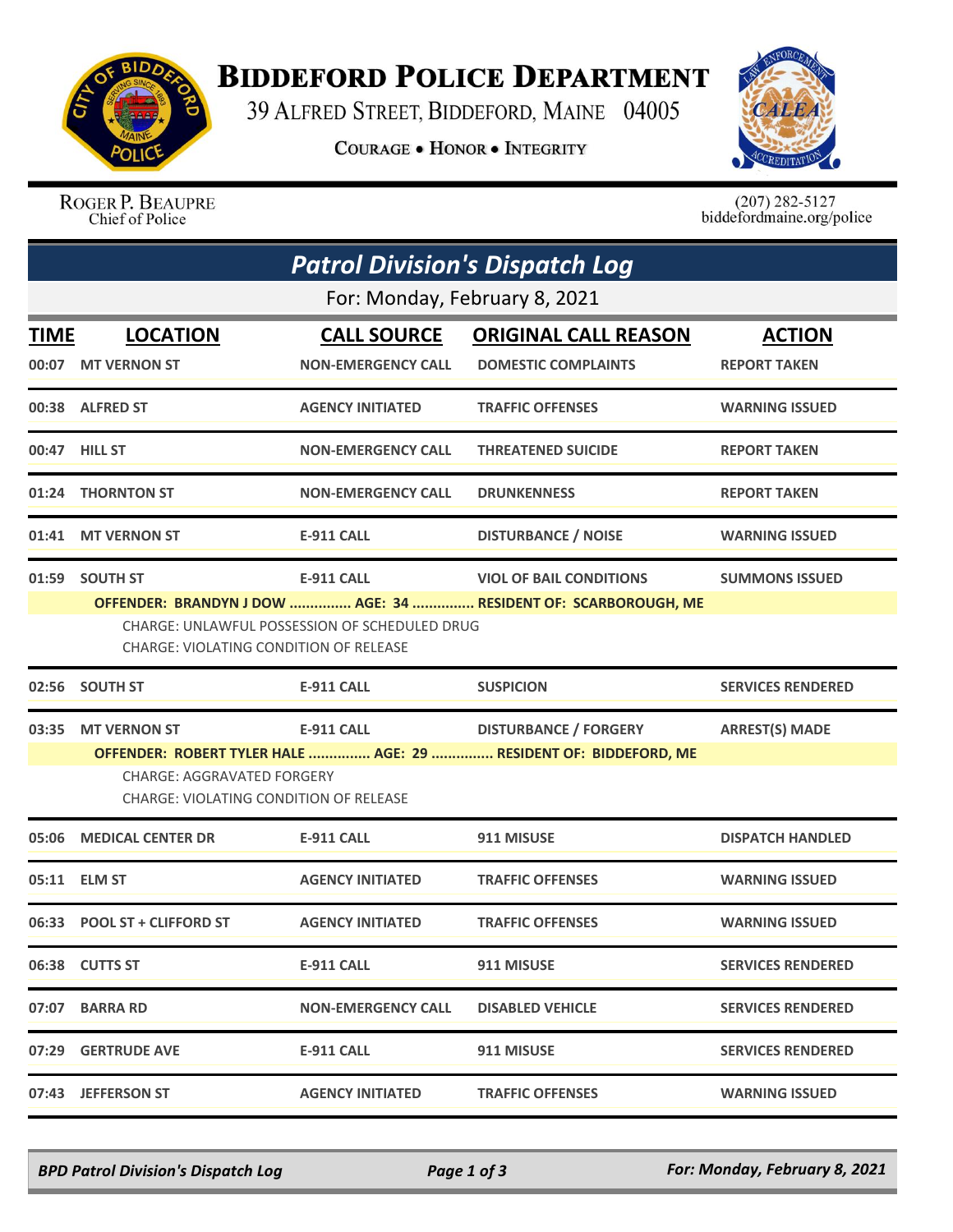| <b>TIME</b>  | <b>LOCATION</b><br>07:55 SOUTH ST                                                                                                                                                                                                                     | <b>CALL SOURCE</b><br><b>AGENCY INITIATED</b> | <b>ORIGINAL CALL REASON</b><br><b>TRAFFIC OFFENSES</b> | <b>ACTION</b><br><b>WARNING ISSUED</b> |  |  |
|--------------|-------------------------------------------------------------------------------------------------------------------------------------------------------------------------------------------------------------------------------------------------------|-----------------------------------------------|--------------------------------------------------------|----------------------------------------|--|--|
|              | 08:05 MAY ST                                                                                                                                                                                                                                          | <b>AGENCY INITIATED</b>                       | <b>TRAFFIC OFFENSES</b>                                | <b>VSAC ISSUED</b>                     |  |  |
|              | 08:22 MAY ST                                                                                                                                                                                                                                          | <b>AGENCY INITIATED</b>                       | <b>TRAFFIC OFFENSES</b>                                | <b>WARNING ISSUED</b>                  |  |  |
|              | 08:27 POOL ST                                                                                                                                                                                                                                         | <b>E-911 CALL</b>                             | 911 MISUSE                                             | <b>SERVICES RENDERED</b>               |  |  |
|              | 08:28 HILLS BEACH RD                                                                                                                                                                                                                                  | <b>NON-EMERGENCY CALL</b>                     | <b>DISABLED VEHICLE</b>                                | <b>REPORT TAKEN</b>                    |  |  |
|              | 08:32 MAY ST                                                                                                                                                                                                                                          | <b>AGENCY INITIATED</b>                       | <b>TRAFFIC OFFENSES</b>                                | <b>VSAC ISSUED</b>                     |  |  |
|              | 08:41 GRAHAM ST                                                                                                                                                                                                                                       | <b>NON-EMERGENCY CALL</b>                     | <b>PARKING COMPLAINT</b>                               | <b>NO VIOLATION</b>                    |  |  |
|              | 08:46 HILL ST                                                                                                                                                                                                                                         | <b>E-911 CALL</b>                             | <b>MENTAL ILLNESS CASES</b>                            | <b>SERVICES RENDERED</b>               |  |  |
|              | 08:50 MAY ST                                                                                                                                                                                                                                          | <b>AGENCY INITIATED</b>                       | <b>TRAFFIC OFFENSES</b>                                | <b>VSAC ISSUED</b>                     |  |  |
| 09:17 IVY ST |                                                                                                                                                                                                                                                       | <b>NON-EMERGENCY CALL</b>                     | <b>DOMESTIC COMPLAINTS</b>                             | <b>REPORT TAKEN</b>                    |  |  |
|              | 09:22 MAIN ST + WASHINGTON ST                                                                                                                                                                                                                         | <b>NON-EMERGENCY CALL</b>                     | <b>ARTICLES LOST/FOUND</b>                             | <b>SERVICES RENDERED</b>               |  |  |
|              | 09:26 BIRCH ST                                                                                                                                                                                                                                        | <b>AGENCY INITIATED</b>                       | <b>PARKING COMPLAINT</b>                               | <b>SERVICES RENDERED</b>               |  |  |
|              | 10:04 ALFRED ST                                                                                                                                                                                                                                       | <b>WALK-IN AT STATION</b>                     | <b>COURT ORDERED CHECK IN</b>                          | <b>DISPATCH HANDLED</b>                |  |  |
| 10:27        | <b>ELM ST</b>                                                                                                                                                                                                                                         | <b>NON-EMERGENCY CALL</b>                     | <b>HARASSMENT</b>                                      | <b>SERVICES RENDERED</b>               |  |  |
|              | 10:54 MT VERNON ST                                                                                                                                                                                                                                    | <b>E-911 CALL</b>                             | <b>DISTURBANCE / NOISE</b>                             | <b>SERVICES RENDERED</b>               |  |  |
|              | 11:10 HALEY CIR                                                                                                                                                                                                                                       | <b>NON-EMERGENCY CALL</b>                     | <b>FRAUD / SCAM</b>                                    | <b>SERVICES RENDERED</b>               |  |  |
|              | 11:21 ELM ST<br><b>NON-EMERGENCY CALL</b><br><b>OPERATING UNDER INFLUENCE</b><br><b>ARREST(S) MADE</b><br>OFFENDER: AMY M BOUTIN  AGE: 43  RESIDENT OF: BIDDEFORD, ME<br>CHARGE: OUI (DRUG OR COMBO)<br>CHARGE: UNLAWFUL POSSESSION OF SCHEDULED DRUG |                                               |                                                        |                                        |  |  |
|              | 12:07 MT VERNON ST                                                                                                                                                                                                                                    | <b>NON-EMERGENCY CALL</b>                     | <b>ASSAULT</b>                                         | <b>REPORT TAKEN</b>                    |  |  |
|              | 12:32 VINE ST                                                                                                                                                                                                                                         | <b>NON-EMERGENCY CALL</b>                     | <b>CODES ENFORCEMENT</b>                               | <b>REFERRED OTHER AGENCY</b>           |  |  |
| 12:47        | <b>MARINER WAY</b>                                                                                                                                                                                                                                    | <b>NON-EMERGENCY CALL</b>                     | <b>ME EXECUTIVE ORDER COMPLAINT</b>                    | <b>WARNING ISSUED</b>                  |  |  |
|              | 12:51 ELM ST                                                                                                                                                                                                                                          | <b>NON-EMERGENCY CALL</b>                     | <b>SUSPICION</b>                                       | <b>SERVICES RENDERED</b>               |  |  |
|              | 13:19 THOMAS AVE                                                                                                                                                                                                                                      | <b>NON-EMERGENCY CALL</b>                     | <b>SUSPICION</b>                                       | <b>SERVICES RENDERED</b>               |  |  |
|              | 14:43 FALL ST                                                                                                                                                                                                                                         | <b>E-911 CALL</b>                             | <b>CIVIL COMPLAINT</b>                                 | <b>SERVICES RENDERED</b>               |  |  |
|              |                                                                                                                                                                                                                                                       |                                               |                                                        |                                        |  |  |

*BPD Patrol Division's Dispatch Log Page 2 of 3 For: Monday, February 8, 2021*